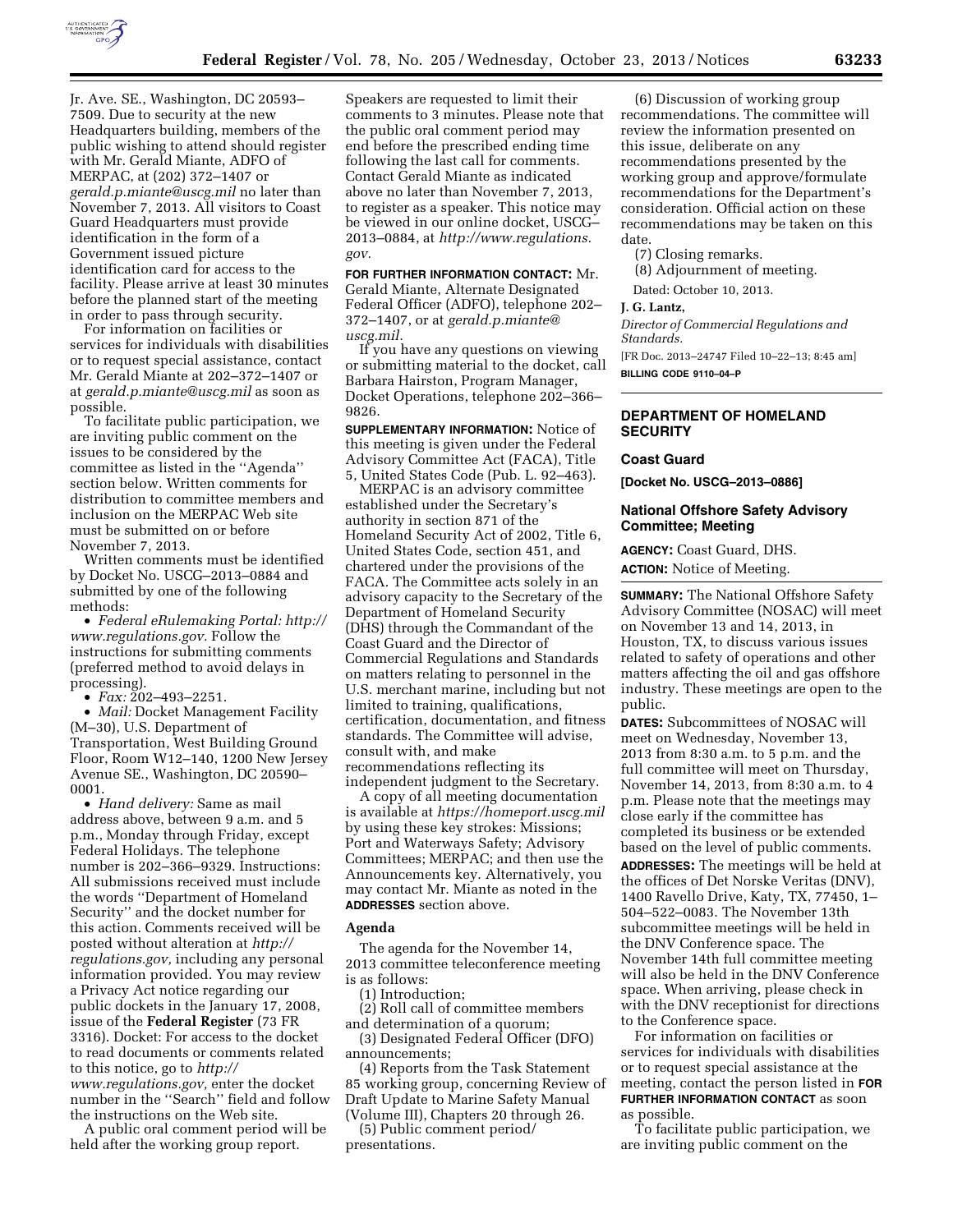issues to be considered by the committee prior to the adoption of recommendations as listed in the ''AGENDA'' section below. Comments must be submitted in writing no later than November 7, 2013, and must be identified by USCG–2013–0886 and may be submitted by *one* of the following methods:

• *Federal eRulemaking Portal: [http://](http://www.regulations.gov)  [www.regulations.gov.](http://www.regulations.gov)* Follow the instructions for submitting comments.

• *Fax:* (202) 493–2251.

• *Mail:* Docket Management Facility (M–30), U.S. Department of Transportation, West Building Ground Floor, Room W12–140, 1200 New Jersey Avenue SE., Washington, DC 20590– 0001.

• *Hand Delivery:* Same as mail address above, between 9 a.m. and 5 p.m., Monday through Friday, except Federal holidays. The telephone number is 202–366–9329.

• To avoid duplication, please use only one of these methods.

*Instructions:* All submissions received must include the words ''Department of Homeland Security'' and the docket number for this action. Comments received will be posted without alteration at *[http://www.regulations.gov,](http://www.regulations.gov)*  including any personal information provided. You may review a Privacy Act notice regarding our public dockets in the January 17, 2008, issue of the **Federal Register** (73 FR 3316).

*Docket:* For access to the docket to read documents or comments related to this Notice, go to *[http://](http://www.regulations.gov) [www.regulations.gov,](http://www.regulations.gov)* insert USCG– 2013–0886 in the Keyword ID box, press Enter, and then click on the item you are interested in viewing.

A public comment period will be held during the meeting on November 14, 2013, and speakers are requested to limit their comments to 5 minutes. Please note that the public comment period may end before the time indicated, following the last call for comments. Contact one of the individuals listed below to register as a speaker.

### **FOR FURTHER INFORMATION CONTACT:**

Commander Rob Smith, Designated Federal Official (DFO) of NOSAC, Commandant (CG–OES–2), U.S. Coast Guard, 2703 Martin Luther King Jr. Ave. SE., Stop 7509, Washington, DC 20593– 7509; telephone (202) 372–1410, fax (202) 372–1926, or Mr. Scott Hartley, Alternate Designated Federal Official (ADFO) of NOSAC, Commandant (CG– OES–2), U.S. Coast Guard, 2703 Martin Luther King Jr. Ave. SE., Stop 7509, Washington, DC 20593–7509; telephone (202) 372–1437, fax (202) 372–1926. If

you have questions on viewing or submitting material to the docket, call Barbara Hairston, Program Manager, Docket Operations, telephone 202–366– 9826.

**SUPPLEMENTARY INFORMATION:** Notice of this meeting is given under the *Federal Advisory Committee Act,* 5 U.S.C. App. (Pub. L. 92–463). NOSAC provides advice and recommendations to the Department of Homeland Security on matters and actions concerning activities directly involved with or in support of the exploration of offshore mineral and energy resources insofar as they relate to matters within U.S. Coast Guard jurisdiction.

### **Agenda**

*Day 1* 

The following NOSAC subcommittees will meet to review, discuss and formulate recommendations:

(1) Standards for Accommodation Service Vessels.

(2) Life Saving and Fire Fighting Voluntary Standards on the Outer Continental Shelf.

(3) Electrical Equipment in Hazardous Areas on Foreign Flag Mobile Offshore Drilling Units.

(4) Safety Impact of Liftboat Sea Service Limitations.

(5) Marine Casualty Reporting/Form CG–2692 Revisions.

(6) Commercial Diving Safety on the OCS.

Subcommittee task statements and additional information are located at the following web address: *[https://](https://homeport.uscg.mil/NOSAC) [homeport.uscg.mil/NOSAC.](https://homeport.uscg.mil/NOSAC)* 

#### *Day 2*

The NOSAC will meet on November 14, 2013, to review and discuss progress and or final reports and recommendations received from the above listed subcommittees from their deliberations on November 13th. The Committee will then use this information and consider public comments in formulating recommendations to the agency. Public comments or questions will be taken at the discretion of the DFO during the discussion and recommendation portion of the meeting as well as during public comment period, see Agenda item (9).

A complete agenda for November 14th is as follows:

(1) Presentation and discussion of progress reports and or final reports and any recommendations from the subcommittees and subsequent actions on:

(a) Standards for Accommodation Service Vessels;

(b) Life Saving and Fire Fighting Voluntary Standards on the Outer Continental Shelf (OCS);

(c) Electrical Equipment in Hazardous Areas on Foreign Flag Mobile Offshore Drilling Units (MODUs);

(d) Safety Impact of Liftboat Sea Service Limitations;

(e) Marine Casualty Reporting/Form CG–2692 Revisions; and

(f) Commercial Diving Safety on the OCS.

(2) New Business—Introduction of a new Task Statement by the Coast Guard;

(a) Safety and Environmental Management System Requirements for Vessels on the U.S. Outer Continental Shelf.

(3) USCG-Bureau of Safety and Environmental Enforcement Memorandum of Understanding/ Memorandum of Agreements presentation;

(4) USCG Outer Continental Shelf National Center of Expertise briefing on OCS safety issues;

(5) International Association of Drilling Contractors discussion on important International and National offshore oil exploration activities;

(6) Safety and Environmental Management System (SEMS)/Safety Management System (SMS) implementation and the use of Ultimate Work Authority presentation;

(7) Hardware in Loop (HIL)/Integrated Software Dependent Systems presentation;

(8) Challenges with using Liquefied Natural Gas as a marine fuel presentation; and

(9) Public comment.

The agenda, new task statements and presentations will be available approximately 7 days prior to the meeting at the *<https://www.fido.gov>*  Web site or by contacting Mr. Scott Hartley. Use ''code 68'' to identify NOSAC when accessing this material through the Web site. Once you have accessed the committee page, click on the meetings tab and then the ''View'' button for the meeting dated November 14, 2013, to access the information for this meeting. Subcommittee reports will be available approximately 10 days after this meeting. Minutes will be available approximately 90 days after this meeting. All of the above listed information can also be found at an alternative site using the following web address: *[https://homeport.uscg.mil/](https://homeport.uscg.mil/NOSAC) [NOSAC.](https://homeport.uscg.mil/NOSAC)* 

The meeting will be transcribed. A transcript of the meeting and any material presented at the meeting will be made available through the *[https://](https://www.fido.gov) [www.fido.gov](https://www.fido.gov)* and *[https://](https://homeport.uscg.mil/NOSAC) [homeport.uscg.mil/NOSAC](https://homeport.uscg.mil/NOSAC)* Web sites.